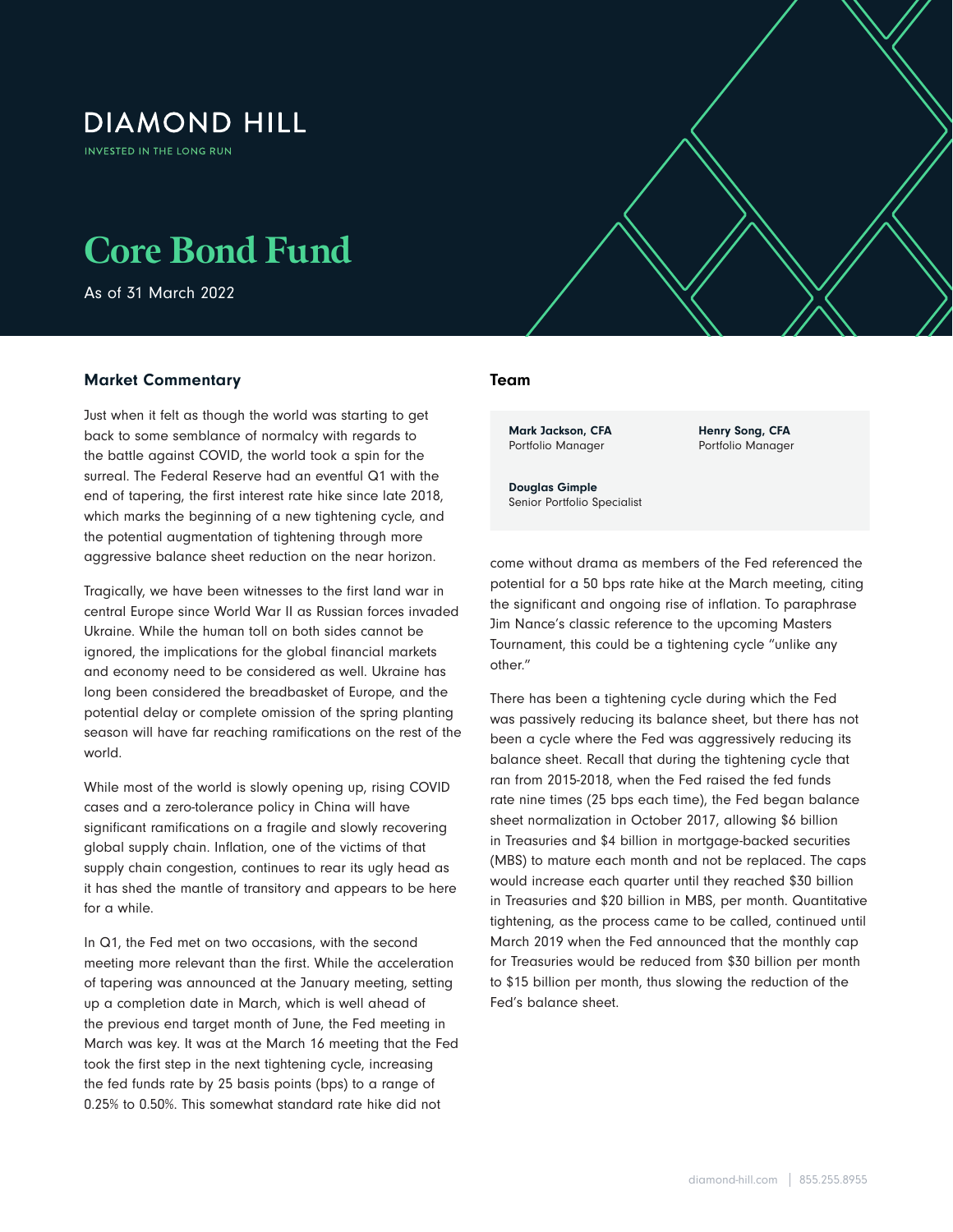Core Bond Fund As of 31 March 2022

As we embark on the latest tightening cycle, various members of the Fed are pushing for more aggressive front end rate movements as well as an active approach to balance sheet normalization. Though the past two cycles have focused on 25 bps increases per meeting (2015- 2018 had nine 25 bps hikes, 2004-2006 had 17 hikes of 25 bps each), one only needs to look at the 1994-1995 cycle for precedent on hikes above and beyond 25 bps. During that cycle, which saw the fed funds rate climb from 3.00% to 6.00%, the Fed used three 25 bps rate hikes in the beginning, followed by two 50 bps moves, a 75 bps increase in November 1994 and a final increase of 50 bps. So, with a potentially more aggressive Fed on the rates side and the balance sheet side, could we see something that is a mix between the 1994 cycle and the 2004 cycle? Truly, a cycle unlike any other.

Between the geopolitical uncertainty and the outlook for the Fed's potential actions, Treasury yields were on a consistent path higher throughout the quarter. Whereas the movement in Q1 2021 was focused on the longer end of the curve as the mix of accelerated vaccine distribution, expectations for an end to quarantines, two stimulus packages and a reopening of the national economy caused markets to rotate in anticipation of a juggernaut economy. That is evidenced by the strong move higher in yields on the longer end of the curve in Q1 2021, as illustrated in Exhibit 1. The shorter end of the curve remained anchored as the Fed remained steadfast in its goal of maintaining lower rates on the short end of the curve. All of that began to change in Q4 2021 and carried over into Q1 2022.

During Q1 2022, the longer end of the curve moved in a similar fashion to Q1 2021, with the 10-year Treasury matching the increase almost exactly. The major shift was on the shorter end of the curve as the Fed stepped up rhetoric around rate hikes and the market began to anticipate the impending tightening cycle. The 160 bps move higher in the 2-year Treasury represents the third largest quarterly move since Q2 1984 (167 bps) and Q3 1981 (203 bps). The 160 bps represents an increase of 219% during the quarter, by far the highest quarterly percentage increase ever. The meteoric rise of the yield on the 2-year Treasury reflects the market expectations for an additional 2.25% in FOMC rate hikes by year end, delivered potentially through some combination of 25 bps and 50 bps hikes (or maybe something else?).

### Exhibit 1—Yield Change During First Three Months of the Year (%)



Source: Bloomberg.

For the first time since World War II, central Europe has been engulfed in conflict as Russian forces invaded Ukraine in late February. The reactions were nearly instant condemnations from across the globe, a slew of economic sanctions levied upon the Russian economy and various oligarchs, and energy prices soaring on supply uncertainty. Treasury yields jumped lower with a traditional flight to quality reaction from the market, but it was short lived as the markets and the world quickly adjusted to an ongoing conflict in Europe.

Not only was the impact felt in the energy markets with soaring oil prices, commodities such as corn, soybeans, wheat, barley and vegetable oils moved sharply higher. Ukraine accounts for roughly 10% of global wheat exports, 15% of global corn exports, 15% of global barley exports and 50% of global sunflower oil exports—and there is a near certainty that the spring planting season may not end up taking place. Continuing increases in these key inputs to food prices will add to the angst of higher energy prices and could result in inflation pushing even higher than the year-over-year 7.9% reported in February. Add in a surging spread of bird flu, resulting in the destruction of nearly 15 million egg producing chickens, and the usual trip to the grocery store could become more and more expensive.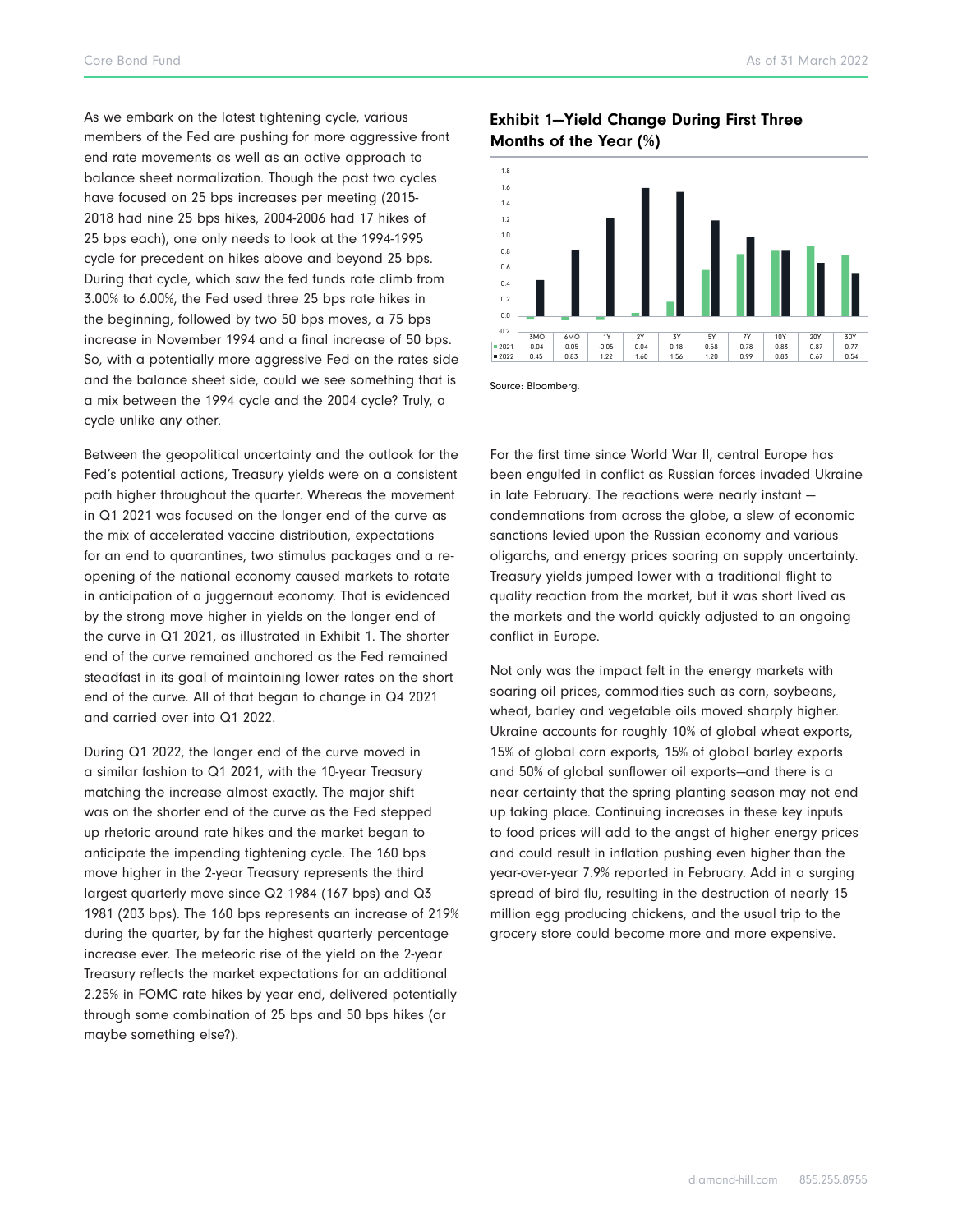#### Portfolio Performance & Positioning

The Treasury curve continued the flattening trajectory that began in the prior quarter, with the 10-year Treasury rising 82.8 bps while the 2-year Treasury rose 160 bps. While the dreaded inversion of the 2-10s spread did not occur by the end of the quarter, the yields on the two were about as close as one could get without inverting, as the 2-year finished the quarter at 2.335% and the 10-year finished at 2.338%. Treasury securities across the curve followed a similar trajectory, higher throughout the month with a slight drop centered around the Russian invasion of Ukraine.

Our portfolio's duration has been maintained at the low end of our targeted range of +/- 10% of the benchmark's duration, which limited the impact from the Treasury market. While the portfolio has an underweight to the Treasury market, a longer duration contribution from the portfolio's allocation helps mitigate the impact from the underweight. The portfolio finished Q1 at a shorter duration posture than the Bloomberg US Aggregate Bond Index, 5.80 years compared to 6.58 years. The portfolio's duration positioning relative to the benchmark contributed positively to relative performance in Q1.

The Bloomberg US Corporate Bond Index lost -7.69% in Q1, the worst quarterly performance since the global financial crisis. Relative to comparable duration Treasuries, the Corporate index lost 145 bps as longer duration and spread widening compounded to hurt the index on a relative basis. The AAA component of the Corporate index was hurt the most as the segment's longer duration exacerbated the impact of rising rates, losing -8.95% while other segments of the quality spectrum lost nearly 8%—BBB lost -7.94%, AA lost -7.86% and single-A lost -7.30%. The portfolio's underweight position to the corporate market relative to the benchmark as well as security selection contributed positively to relative performance during the quarter.

The Bloomberg US Securitized Index lost -4.99% in Q1, which is the worst quarter since the launch of the sub-index in 1997, but still the best for the quarter relative to other sectors. All benchmark eligible sectors within the securitized market were down for the quarter but non-benchmark areas, such as small business asset-backed securities (ABS) and non-agency residential mortgage-backed securities, managed through the quarter a bit better than other areas of the market. Benchmark-eligible commercial mortgagebacked securities drove the overall sector lower, losing -5.59% during the quarter. Residential mortgage-backed securities, the securitized market's largest component, were nearly in line with the overall securitized index, losing -4.97% in Q1.

Hot on the heels of a record-breaking calendar year for issuance, the asset-backed securities market remained in full gear, bringing nearly \$74 billion in new issues to the market in Q1. Auto asset-backed securities made up the majority, consisting of nearly 47% of all new issues followed by the "other" category at 23%.

Our portfolio's allocation to areas of the ABS market outside of the index contributed positively to relative performance as most held up better than their index eligible counterparts. The portfolio's differentiated focus on residential mortgagebacked securities (RMBS), investing in collateralized mortgage obligations (CMOs) and specified pools in lieu of plain vanilla passthroughs held by the benchmark neither detracted nor added to performance during the quarter. The portfolio's allocation to and security selection within non-agency commercial mortgage-backed securities and non-agency residential mortgage-backed securities was additive to relative performance.

The portfolio continues to search for opportunities in the marketplace while maintaining a conservative risk profile relative to the index.